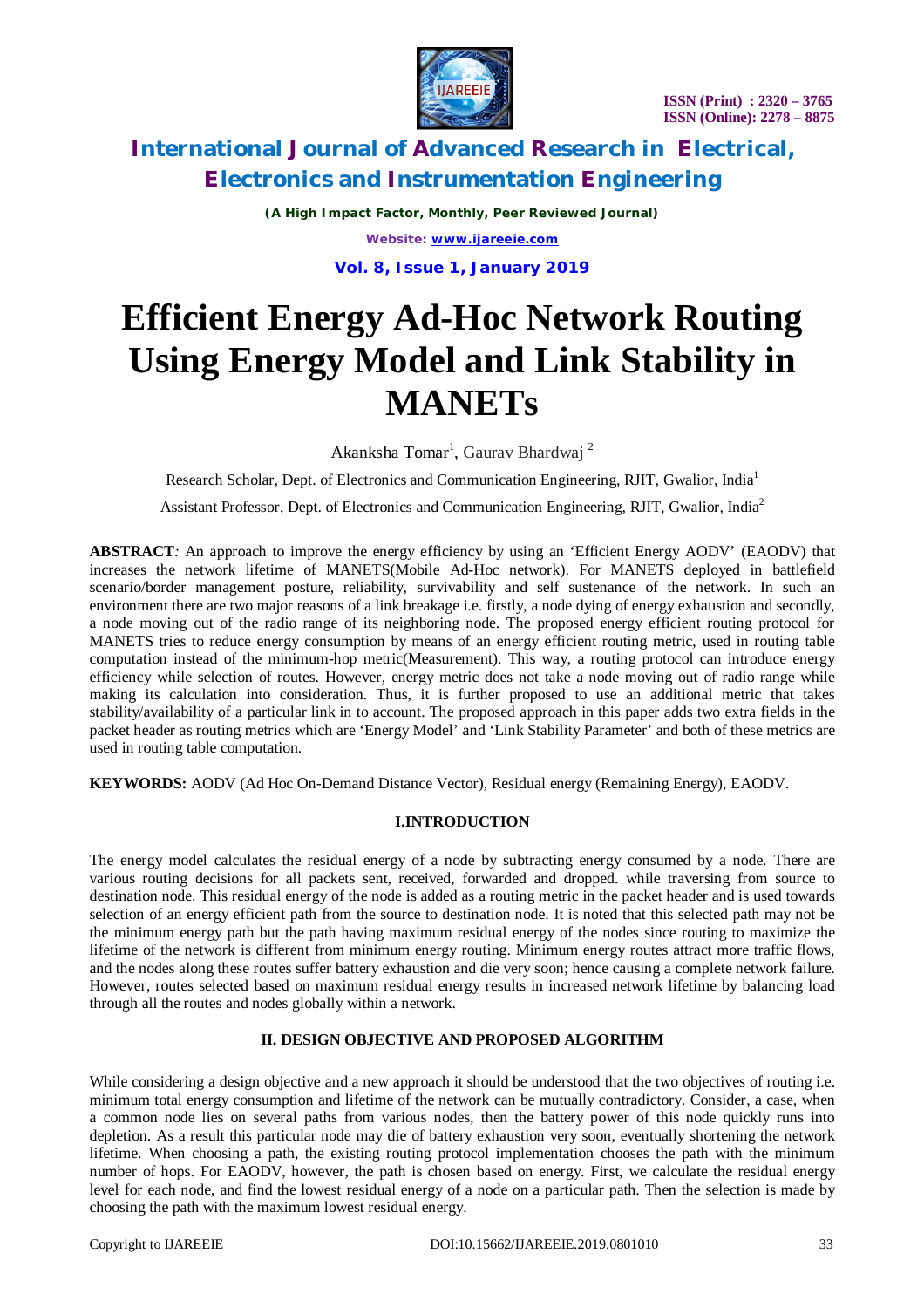

*(A High Impact Factor, Monthly, Peer Reviewed Journal)*

*Website: [www.ijareeie.com](http://www.ijareeie.com)*

#### **Vol. 8, Issue 1, January 2019**

# Where,

Ek (t) = residual energy of path Ei (t) = residual energy of node i in path k



Figure 1. Route selection in EAODV

#### **III. SIMULATION LAYOUT**

Simulation has been carried out for a typical MANET deployment along border areas/battlefield scenario, with sensor/source nodes deployed at the edge of network (border) sending information to a control headquarters through various mobile nodes (number of nodes ranging from 30 to 60) forming the MANET.

#### **Simulation Parameters:**

| <b>Parameter</b>                | <b>Value</b>                           |  |
|---------------------------------|----------------------------------------|--|
| Channel                         | Wireless Channel                       |  |
| Propagation                     | Two Ray Channel                        |  |
| Antenna                         | Omni directional Antenna               |  |
| Terrain Area                    | $1500 \text{ m} \times 1500 \text{ m}$ |  |
| Simulation Time                 | 60s                                    |  |
| MAC Type                        | 802.11                                 |  |
| <b>Application Traffic</b>      | <b>CBR</b>                             |  |
| Routing Protocol                | <b>AODV</b>                            |  |
| Data Pay load                   | 512 Bytes/Packet                       |  |
| Number of Nodes                 | 11                                     |  |
| No of Destination/Control Nodes |                                        |  |
| Initial Energy of Nodes         | 100,00 Joules                          |  |
| <b>Transmit Power</b>           | 2.0 Watts                              |  |
| Receive Power                   | 1.0 Watts                              |  |
| <b>Idle Power</b>               | 0.5 Watts                              |  |

#### Table 1: Simulation parameters

The energy consumption evaluation during simulation using AODV and EAODV routing protocols was carried out for typical MANET deployed for scenario for 11 nodes.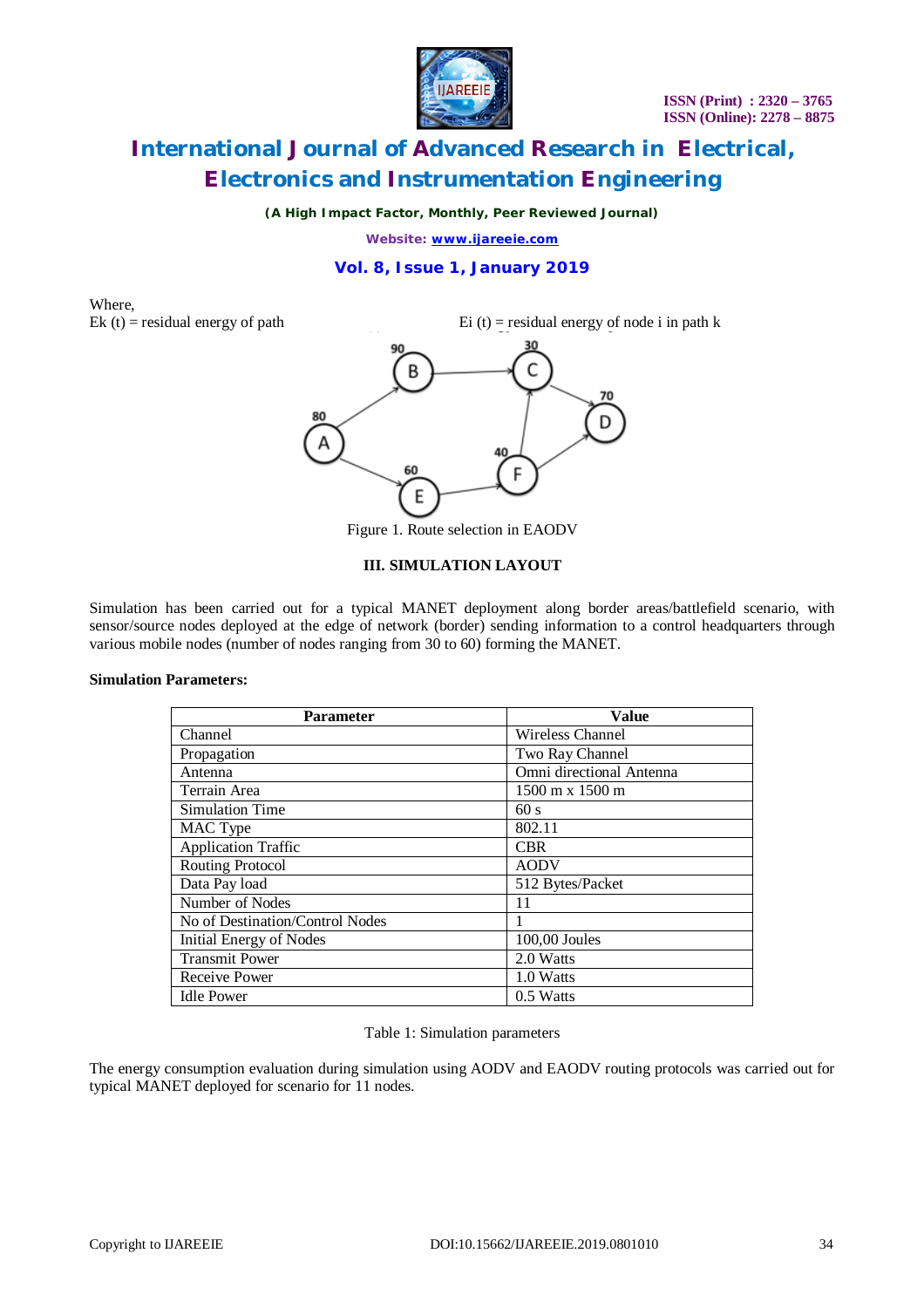

*(A High Impact Factor, Monthly, Peer Reviewed Journal)*

*Website: [www.ijareeie.com](http://www.ijareeie.com)*

#### **Vol. 8, Issue 1, January 2019**

**IV. SIMULATION RESULTS**



#### Fig-2: Scenario of 11 nodes packet delivery (node 0-3-2) with full energy in AODV



Fig-3: Scenario of 11 nodes packet delivery (node 0-3-2) with partial energy node 3 in AODV



Fig-4: Scenario of 11 nodes delivery (node 0-3-2) with partial energy node 3 & node 2 in AODV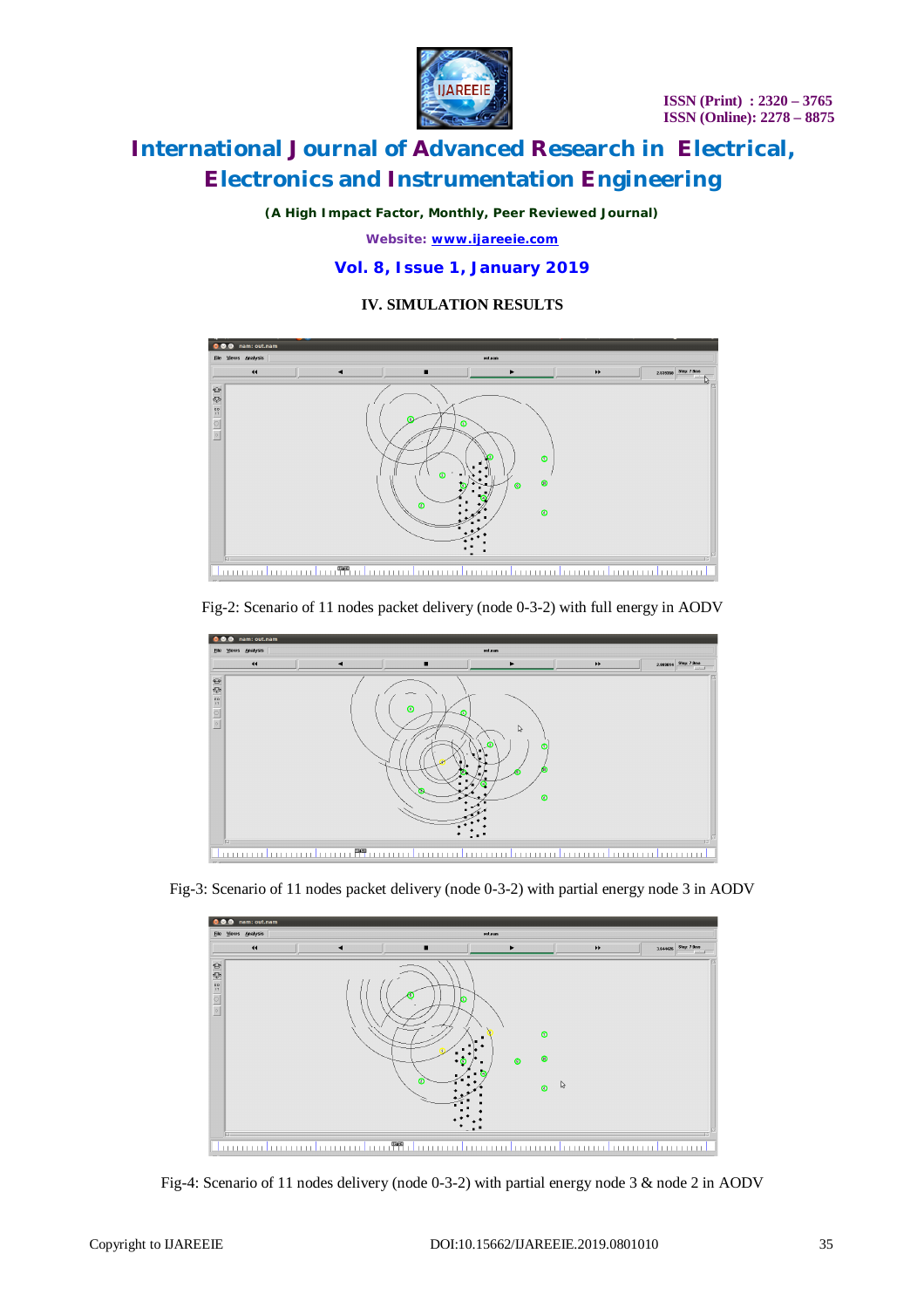

*(A High Impact Factor, Monthly, Peer Reviewed Journal)*

*Website: [www.ijareeie.com](http://www.ijareeie.com)*

#### **Vol. 8, Issue 1, January 2019**



In above results that life time of network is less because if energy of any node which participate in packet sending is lost than overall network get fail. So to overcome these problem we now apply new approach which shows the energy consumption for the protocols EAODV We want to send data from source node0 to node2 destination, firstly we apply algorithm to find minimum and maximum energy in between link of nodes. According to algorithm link from node (0- 10-2) having maximum energy to deliver data as compare to other links.

| <b>O</b> ⊙ nam: out.nam                 |         |   |                                            |                                          |  |                                      |
|-----------------------------------------|---------|---|--------------------------------------------|------------------------------------------|--|--------------------------------------|
| Elle Views Analysis                     | out nam |   |                                            |                                          |  |                                      |
| $\blacktriangleleft$                    |         | ▪ | ь                                          | $\blacktriangleright\blacktriangleright$ |  | 1.743291 Step: 5.0ms<br><b>STORY</b> |
| $0 = 1 = 100$<br>ाउ                     |         |   | $\bullet$<br>т<br>$\circ$<br>$\omega$<br>г |                                          |  | ГS                                   |
| TEUX<br><b>ANTIQUE DE LA PRODUCTION</b> |         |   |                                            |                                          |  | ,,,,,,,,,,,,,,,,,,,,,                |

Fig-5: Scenario of 11 nodes packet delivery (node 0-10-2) with full energy in EAODV

Now destination node 2 dynamically starts change position. But whenever node 2 lie in cluster range link will not change to transfer data.



Fig-6: Scenario of 11 nodes packet delivery (node 0-10-2) with node10 start discharging in EAODV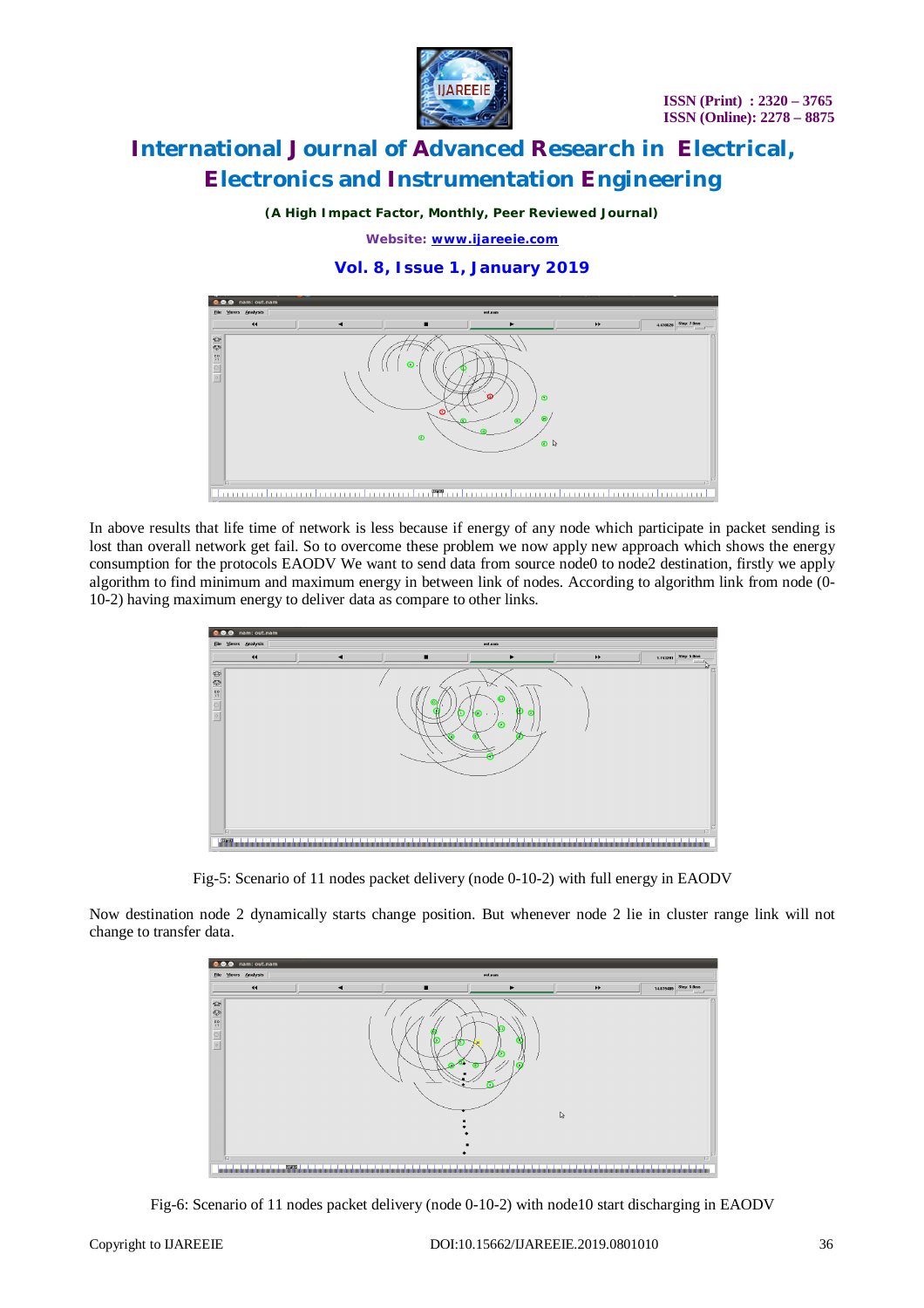



*(A High Impact Factor, Monthly, Peer Reviewed Journal)*

*Website: [www.ijareeie.com](http://www.ijareeie.com)*

#### **Vol. 8, Issue 1, January 2019**



Fig-7: Scenario of 11 nodes packet delivery (node 0-3-2) with node 10 gets fully discharge in EAODV

Now, node 10 get fully discharge but our network will not fail. Here, by using algorithm, new link is established automatically to transfer data. If destination node is in range of source node than it can transfer data directly as we can see in figure below.



Fig-8: Scenario of 11 nodes packet delivery (node 0-9-2) with full energy in EAODV



Fig-9: Xgraph in EAODV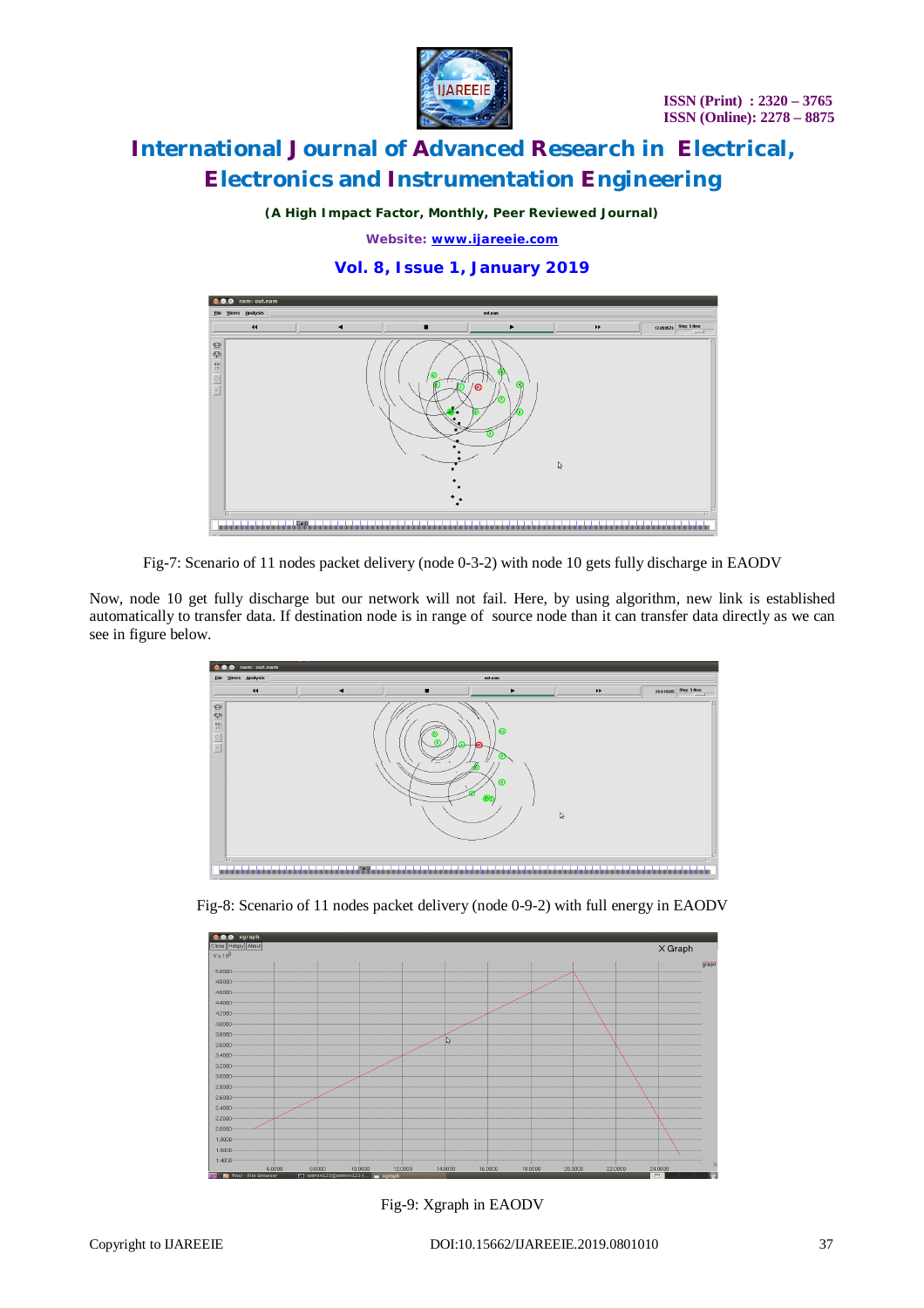

*(A High Impact Factor, Monthly, Peer Reviewed Journal)*

*Website: [www.ijareeie.com](http://www.ijareeie.com)*

#### **Vol. 8, Issue 1, January 2019**

| S.No           | Parameter                | <b>EAODV</b> | <b>AODV</b> |
|----------------|--------------------------|--------------|-------------|
| $\overline{1}$ | Number of Packet Sent    | 27720        | 2592        |
| 2              | Number of Packet Receive | 14805        | 566         |
| 3              | Number of Packet Drop    | 12834        | 1777        |
| $\overline{4}$ | Throughput               | 53.41%       | 42.385%     |
| 5              | Life time of Network     | More         | Less        |
| 6              | Packet delivery capacity | High         | Low         |

Table 1: Comparison between EAODV and AODV

#### **VI.CONCLUSION**

The results indicate that the technique provides robustness to mobility and enhances protocol performance. Its performance has been found much better than other existing protocols in dense medium as probability of finding active routes increases. In the discussed algorithm, the end to end delay is slightly increasing. Further improvement may be made to minimize this. The work includes simulation on only reactive AODV routing protocol.

#### **REFERENCES**

- [1] Charles E Perkins, 'Ad-hoc Networking', Pearson Education, Nov-2000, Perkins 47190.
- [2] Kartik Chawda and Deepmala Gorana, 'A Survey of Energy efficient Routing Protocols in MANET', IEEE sponsored 2nd ICECS, 2015.
- [3] C.Perkins, 'Adhoc On-demand Distance Vector (AODV) Routing', RFC3561[S], 2003.
- [4] D.Johnson, Y.Hu & D.Maltz, 'The Dynamic Source Routing (DSR) Protocol for Mobile Ad-hoc Networking', RFC 4728, Feb 2007.
- [5] Hannan Xiao, 'Energy consumption in Mobile Ad-hoc Networks', National Conf on Recent Trend in Information, Telecommunication and Computing, 2010, pp. 23-27.
- [6] Vidyarthi SS, Vijayalakshmi S, Simha GAV and Shekar, 'Energy efficient Enhanced-AODV protocol for Multi-Rover systems',Ultra Modern Telecommunications and Control Systems and Workshop (ICUMT), 2011 3rd International Congress 2011, pp 1-5.
- [7] Utkarsh, Mukesh Mishra and Suchismita Chinara, 'ESAR: An Energy Saving Ad hoc Routing Algorithm for MANET',IEEE-Fourth International Conference on Advanced Computing, ICoAC 2012 MIT, Anna University, Chennai, 13-15 December 2012, pp 13-15.
- [8] Shivashankar, Golla Varaprasad and Hosahalli Narayanagowda Suresh, 'Implementing a new power aware routing algorithm based on existing dynamic Source routing protocol for mobile ad-hoc networks' IET Networks, 2014, Vol.3, Issue 2, ISSN 2047-4954, pp 137-142.
- [9] Shivashankar, Hosahalli Narayanagowda Suresh, Golla Varaprasad Guruswamy Jayanthi, 'Designing Energy Routing Protocol with Power Consumption Optimization in MANET' IEEE transactions on Emerging Topics in Computing, Vol. 2, Issue 2, July 2014, ISSN 2168-6750, pp 192-197.
- [10] Pallavi S. Katkar and Prof. (Dr.) Vijay R. Ghorpade" A Survey on Energy Efficient Routing Protocol forWireless Sensor Networks" (IJCSIT) International Journal of Computer Science and Information Technologies, Vol. 6 (1) , 2015, 81-83.
- [11] Samira Kalantary and Sara Taghipour " A survey on architectures, protocols, applications, and management in wireless sensor networks" Journal of Advanced Computer Science & Technology, 3 (1) (2014) 1-11
- [12] Zain ul Abidin Jaffri and Sundas Rauf" A Survey on "Energy Efficient Routing Techniques in Wireless Sensor Networks Focusing On Hierarchical Network Routing Protocols" International Journal of Scientific and Research Publications, Volume 4, Issue 2, February 2014 1 ISSN 2250-3153
- [13] Ms.Pallavi R ,Shreya Animesh ,Preetesh Shivam ,Raghunandana Alse Airody and Niraj Kumar Jha" Energy Conservation in Wireless Sensor Networks Using Data Reduction Approaches: A Survey" International Journal of Computational Engineering Research,Vol, 03,Issue, 4 April 2013.
- [14] Er. Palwinder kaur and Anand Nayyar" Conceptual representation and Survey of Dynamic Power Management (DPM) in Wireless Sensor Network" International Journal of Advanced Research in Computer Science and Software Engineering Volume 3, Issue 3, March 2013.